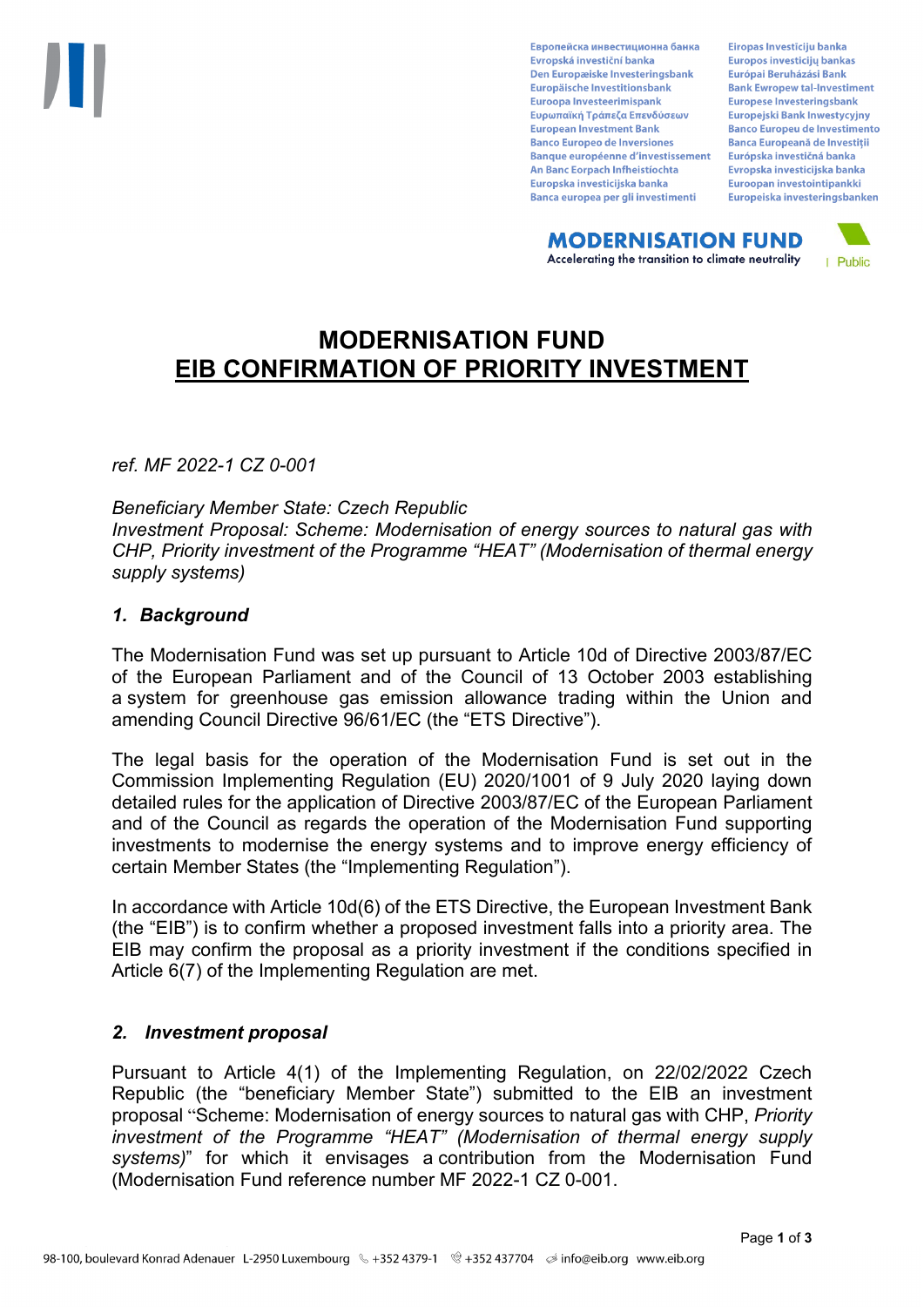

The investment proposal concerns a scheme for the period 2022-2030 relating to the modernisation (reconstruction or replacement) of energy sources in thermal energy supply systems into high efficiency combined heat and power (CHP) generation with fuels switch from solid fossil fuels to natural gas.

The beneficiary Member State has requested funding of EUR 50 000 000 for a disbursement under the proposed scheme.

The beneficiary Member State has indicated an expected Modernisation Fund funding for the investment proposal of EUR 198 000 000.

The objective is to increase energy efficiency and reduce greenhouse gas emissions in thermal supply in Czech Republic by providing investment subsidies for the transition of old coal and lignite based sources into natural gas high-efficiency CHP.

The scheme is aligned with the objectives of the National Energy and Climate Plan (NECP) for Czech Republic.

## *3. Compliance with the conditions for priority investment*

- a) The beneficiary Member State has demonstrated that the investment complies with the requirements laid down in Article 10d(1) of the ETS Directive as it supports the modernisation of the energy system and it is in line with the objectives and measures set out in its NECP.
- b) According to the information provided by the beneficiary Member State and pursuant to Article 10d(2) Directive 2003/87/EC, the investment is considered as a priority investment as it falls under the priority area "the improvement of energy efficiency, except energy efficiency relating to energy generation using solid fossil fuels".
- c) The beneficiary Member State has sufficient funds available for the requested disbursement according to the statement of the available funds referred to in Article 5(1) of the Implementing Regulation and after deduction of any amounts to be disbursed for investments already confirmed in accordance with Article 6(9) of the Implementing Regulation.
- d) The beneficiary Member State has provided evidence that the measures under the investment proposal:
	- are exempted from the State aid notification in accordance with Commission Regulation (EU) No 651/2014 of 17 June 2014 declaring certain categories of aid compatible with the internal market in application of Articles 107 and 108 of the Treaty on the Functioning of the European Union; or
	- concern aid granted under the de minimis rules in accordance with Commission Regulation (EU) No 1407/2013 of 18 December 2013 on the application of Article 107 and 108 of the Treaty on the Functioning of the European Union to de minimis aid.